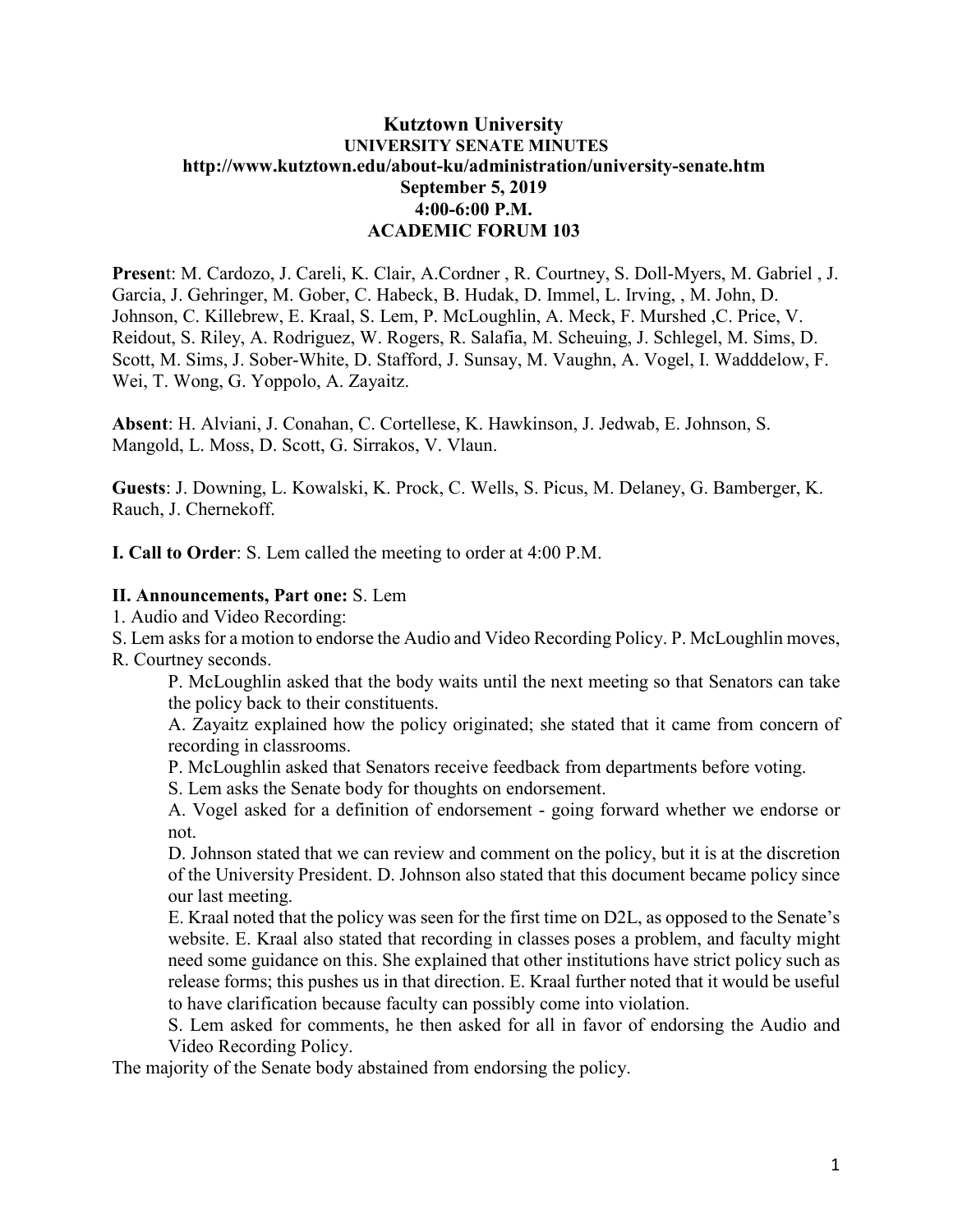S. Lem noted that we will clarify how endorsements work in the future, however, right now we have received an abstention for the Senate body.

## **III. Guest Speakers:** Budget Update, M. Delaney

Matt Delaney provided an update on the University's Budget. The presentation covered real financial coverage, where KU stands, what changed since last April, daunting trends driving actions towards the budget and how Senate can help KU move forward. M. Delaney noted the following points:

- Tuition rate will be held flat for the AY 2019/2020, this is a big departure from the average 3% increase over the past 3 years
- Lower state appropriation of 2.2% or \$800, 000 was received
- Enrollment projection: Undergraduate students are down by 4.5% or 350 heads, Graduate students are up 8% or 75 heads
- Enrollment has seen a 3.5% overall decrease
- \$2.7 million in tuition revenue loss, loss will be tempered by Alumni courses, currently 257 students enrolled.
- Enrollment will be finalized on freeze date  $9/16/19$  and we currently have a hiring freeze,
- There has been a 10% budget reduction across the university since July 1st, \$1.1m does not impact personnel or student wages. Reduced spending will be controlled by department heads.
- We have had 15 faculty retirements and plan to replace these faculty with lower level replacements or temps. Positions will be filled but at lower cost
- Temporary faculty spending will be reduced, this will lead to low costs on the benefits side
- Summer fund contribution: we will receive slightly larger revenue from summer programs.
- Vacancies: Currently there are 56 vacant positions across campus, broken down by division E&G amounts have been cut from the budget (facilities highly impacted with 20 vacancies alone in the custodial and grounds area)
- The E&G AY19/20 budget is balanced for the second consecutive year, projection is just for a point in time and there is still some uncertainty. Revenue will be finalized on the freeze date.
- Expense side: Salary increases have only been built in for the AFSME bargaining unit.
- Enrollment is declining drastically, the decline in students have put tremendous pressure on our budget. Annual surplus in 2011 of over \$6m has declined and bottomed out at a loss of \$6m in 2017
- \$2m dollar loss for the year that just ended June, 30 2019 (this was due to a decline in enrollment by 22%).
- Cash reserves have been reduced by \$22m dollars to fill the gaps. We need to cut spending significantly, cultural change and university support are also crucial at this point.
- How can Senate help: Trust that we have serious challenges, administration is addressing these challenges, the playing field has changed, and we need to work together, communicate, spread the word to constituents to improve KU,
- Enrollment is declining and expenses rising. Cut back on non-essential travel, work with students considering leaving, talk to your Dean about putting programs online or new academic programs in place.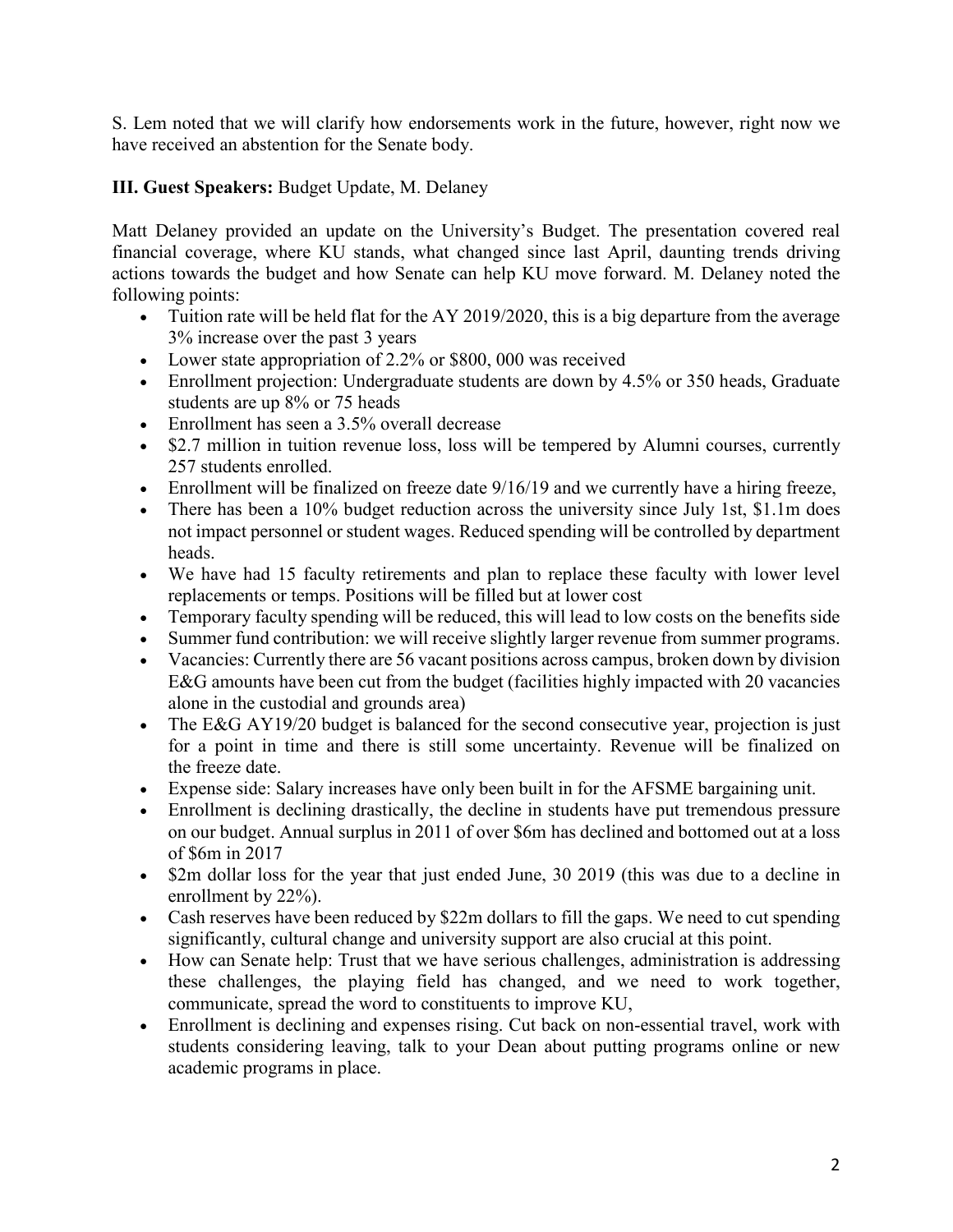- Enrollment number will be finalized on freeze date on  $9/16$ . Collective Bargaining Agreements have expired, but negotiations are on the way. We currently face challenges managing the impact of budget reductions. Budget reductions will be a challenge for some areas.
- A revised budget will be presented in October for the COT to approve, it will be balanced.
- Individual universities will have more of a say in developing their tuition rates. A proposal will be developed in the upcoming months which will look at total costs to our students such as tuition, fees & student aid; this should drive enrollment, rather than charge our students more.

The floor was then opened for questions and answers:

M. Gabriel: Headcount is down but Alumni are taking courses. Why include alumni taking courses in the headcount?

M. Delaney: Alumni do not benefit our budget. FTEs are important. Alumni headcounts contribute towards FTEs.

A.Vogel: Can you elaborate on right-sizing

Delaney: looking at number of faculty and staff as it relates to hiring freeze (where can people be better allocated where most help can be provided.)

D. Johnson: Optimal KU number was 10,500, are we now making assumptions based upon 8000 student goal as opposed to 10,000 students? It's unrealistic to think we are going to be 10,500 student school in the next 5 years?

M. Delaney: Ideal number is going to be lower and not based on the ability to feed and house students. State System is encouraging universities to save money by demolishing buildings, a lot of thought and discussion in that area.

R. Courtney: Is the university considering an energy audit?

Delaney: We have been doing that over the last 10 years in the residence halls, we were part of a group of universities in the state system that took out money to finance energy enhancements.

R. Courtney: What about creating a web presence?

A.Vogel: Chancellor suggested that in 5-6 years we will see an incline in students demographically, then, it falls off again. How do we project our right size into the future, how do we hire, and what would that look like? Your presentation shows seven empty positions in Enrollment Management,

Delaney: Three positions were in the Student Union Building; we filled the Director of Enrollment positions. No vacancies, currently.

### **IV. Approval of the Minutes**: S. Lem

S. Lem makes a motion to approve the minutes from our May, 2019 meeting. D. Johnson moves, A. Zayaitz seconds; all in favor of approving minutes.

### **V. Reports**

#### **1. Senate President**: S. Lem

The Senate executive team, in consultation with the University President and Provost, has crafted the following vision for the University Senate for the 2019-20 academic year: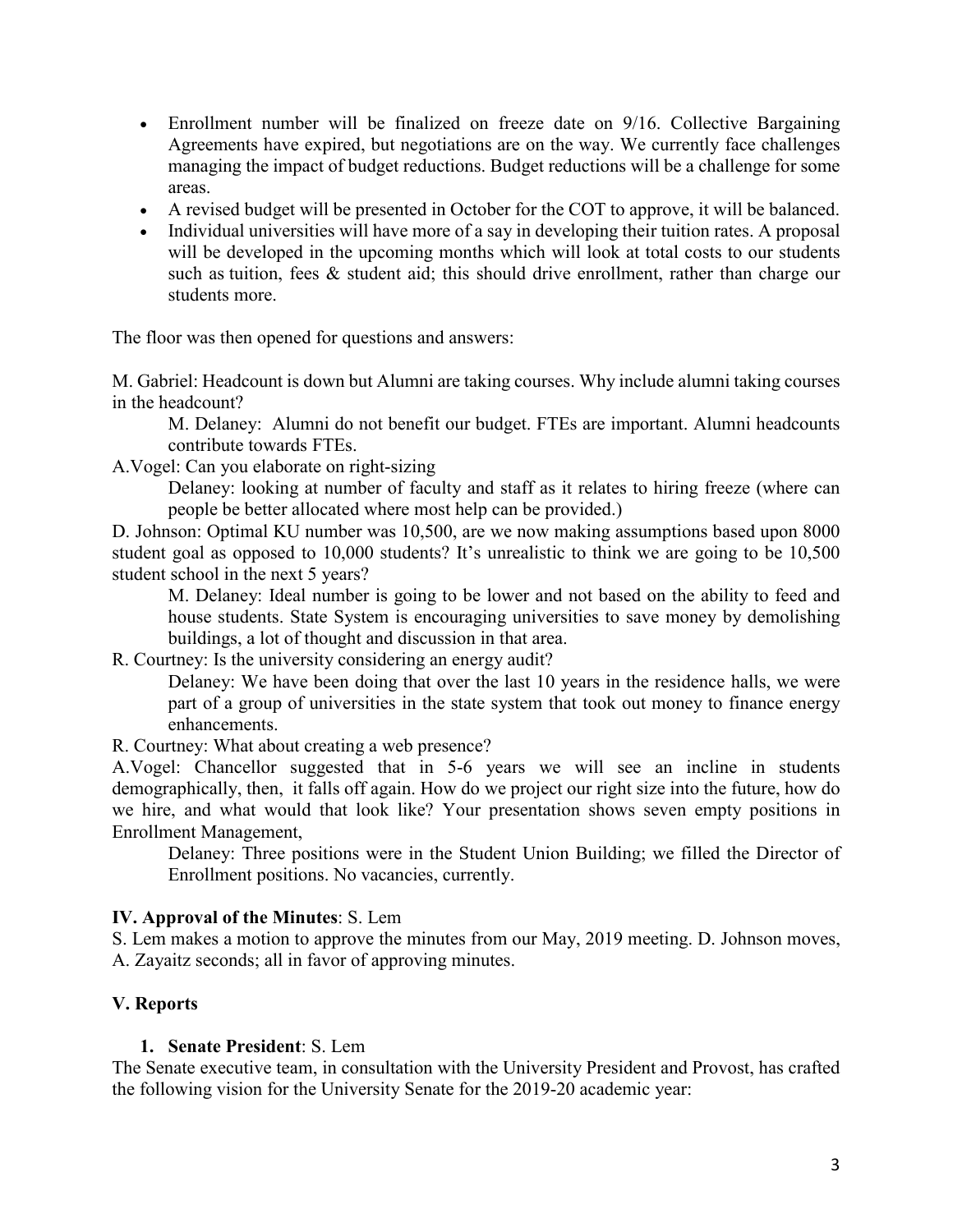Senate primary functions:

Represent the interests of the campus constituency (faculty, staff, and students) to university administration (broadly defined); and,

Advise administration through its formal (policy motions) and informal (resolution motions) capacities.

Secondary functions:

Serve as a communication hub between mid-level administrative units and campus constituencies; and,

Senate Executive Council and Administrative leadership both view Senate as a potential "social" hub/venue for building "campus community."

All Senate actions should be aligned with and advance KU's mission and strategic goals. Current priorities include:

Increasing student success and retention;

Increasing intra- and inter-PASSHE collaboration in the spirit of "system-ness"; and,

Addressing faculty and staff morale with an explicit investigation of evaluating professional development opportunities.

### **2. Senate Vice President**: A. Cordner

- There are some committee on committee issues for the coming year: Academic Technology Committee, CET Advisory Board and the university Traffic Bureau. Work is being done on revising bylaws of those committees.
- There are a number of open positions on committees, but there were enough applicants from the previous willingness to serve, thus, no new willingness to serve is needed.
- A. Cordner is evaluating committees and examining whether some committees need to continue or change its function. Work started last year on developing committee on committees as a communication hub for the university
- Senate president will go on sabbatical Spring 20', so his position needs to be filled, Senate vice president will step into the President's role, however, the constitution does not explain how the VP's role will be filled. Senate Executive Board has decided that the runner up for VP in the last election was very close and the person who ran should temporarily fill in the position.
- A. Cordner would like to put forward to the body that T. Wong serves as VP in spring 2020. The Senate body is in favor of T. Wong serving as Senate VP in Spring 20'.

### **3. Senate Secretary**: M. John

The Institutional Climate Committee currently has a vacancy. A call was put out for nominations, M. John informed the Senate body that T. Wong was the past representative. E. Kraal selfnominated, there were no other nominations, the Senate body all voted in favor of E. Kraal as the new ICC representative.

#### **4. University President**: Presented by A. Zayaitz

K. Hawkinson is currently on a call with the State System. He encourages everyone to watch his remarks on opening day.

### **5. University Provost**: A. Zayaitz

A. Zayaitz welcomes everyone to the new academic year and discusses three take-away points: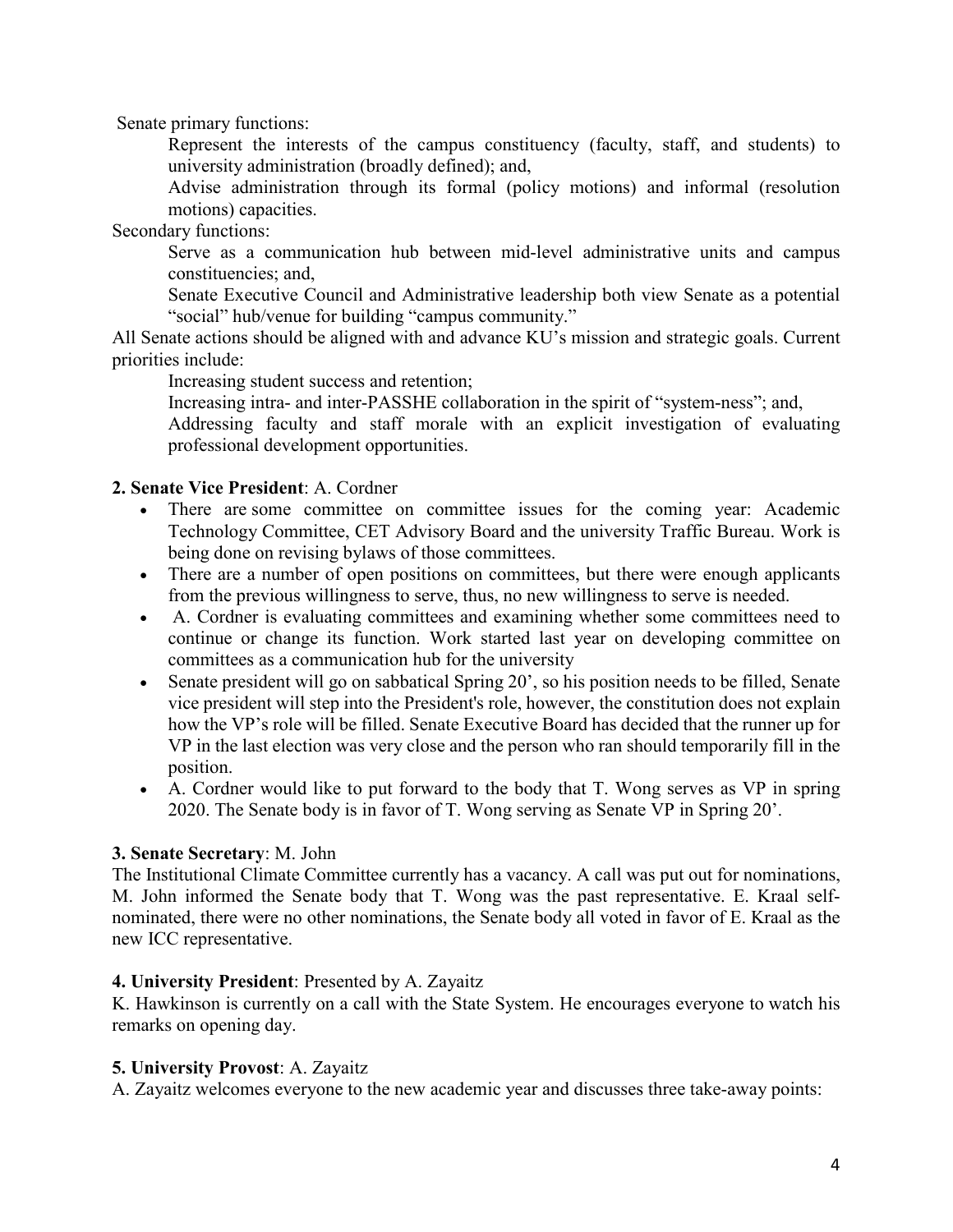- 1. Direct your focus to work on student success, whether that is individually, collectively, or as a department. Student success affects student's retention.
- 2. Continue to work on assessment to show sustainability of our efforts; assessment is still critical.
- 3. Everyone should pay attention to the efforts going on about the system redesign. Information is posted online; conversations are ongoing and frequent. These conversations will culminate at the October's Board of Governors meeting. It is a busy time; the Chancellor has information out on his website. On September 20th, we will also host the Assessment Conference and the Chancellor.

# **6. Student Government Board:** B. Hudak

- SGB had two meetings thus far and have many new members. They are still in the process of helping our new members get acclimated to their roles as student leaders.
- Dr. Hilton provided the board with an updated enrollment count, and answered questions about counseling services.
- SGB's academic affairs committee began meeting with department chairs, to learn more about specific challenges that students are facing.
- Freshmen had the opportunity to nominate themselves to serve on the board for the last two weeks.
- Voting for the new student election began this past Monday and concluded at noon today.
- Student Government Board along with the new 4 student representatives will be departing from Kutztown tomorrow to spend the weekend camping in the Poconos for our annual retreat.
- Today the office of student involvement hosted their annual involvement fair in which student government participated.
- Next Thursday September  $12^{\omega}$  SGB will be sponsoring KU's first ever gay pride festival.

# **7. Assessment Office**: K. Rauch

K. Rauch is serving as the Associate Provost of Assessment and Accreditation. Krista Prock is continuing on as Interim Director of Assessment. K. Rauch also oversees the CET.

- K. Rauch noted that we are off warning and thanked everyone for their hard work.
- Middle States will be back, monitoring report due on March 1, the work continues, however we have a more relaxed schedule due to a new three-year cycle.
- In addition to the new cycle we will start reporting in September rather than in May, this will give faculty and Chairs the ability to discuss at the beginning of the Fall semesters. This will occur starting September 2020.
- This January we will start asking for a more focused report. This information will be what the academic departments put down for their action plans in the June report. This will be discussed at the first meeting in September. If reports can be submitted in a timely manner that would be helpful. Assessment days will be September 20th, there will be recordings available for listening purposes. K. Rauch and K. Prock will be meeting with department chairs and program directors in the next two months.

## **8. Committee Reports:** S. Lem

There are no committee reports at this time, however, next month Strategic Planning will present (new chair, Dr. Edward Simpson).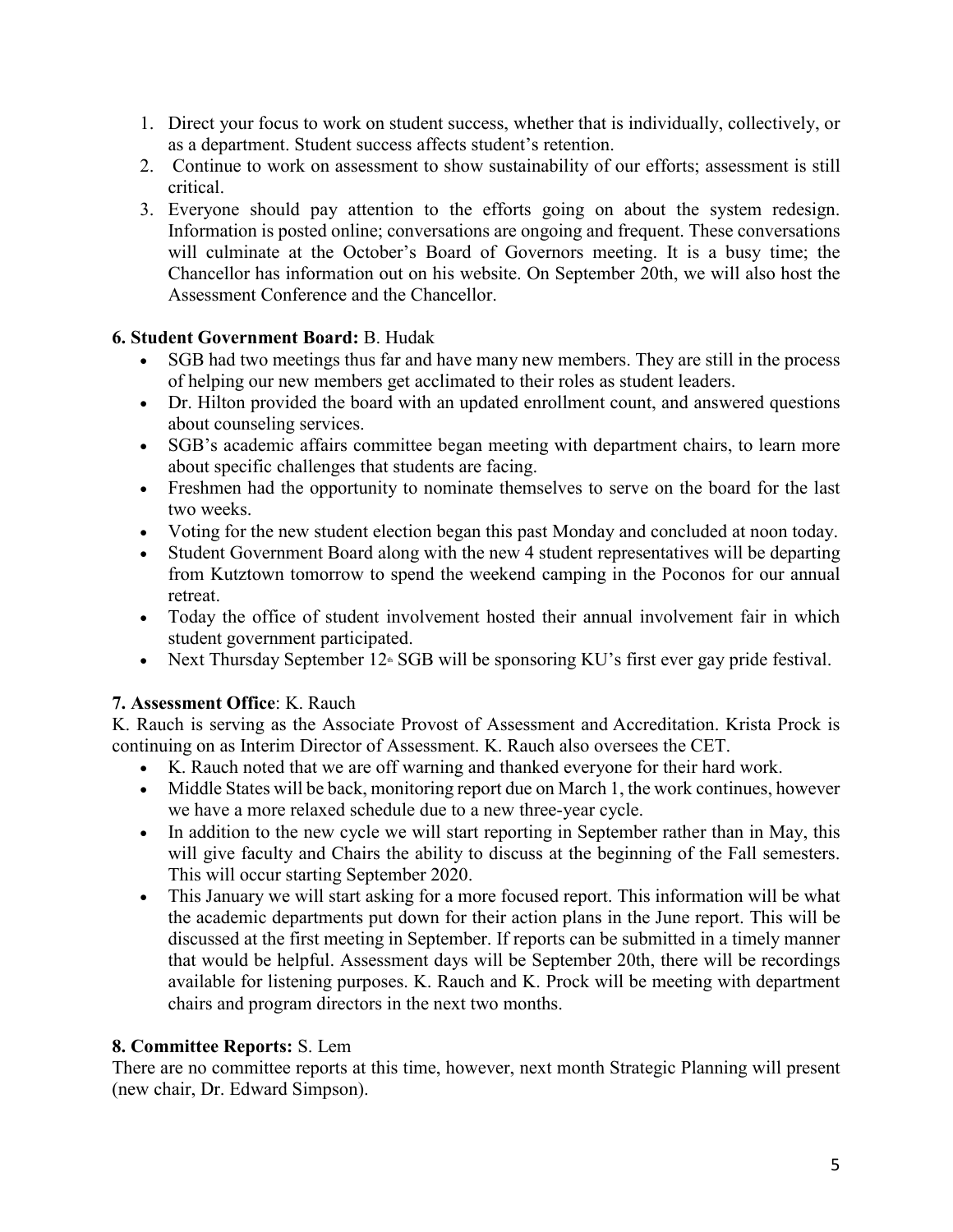The Executive Board is working on a reporting structure so everyone is aware about what the various committees are doing.

## **VI. Unfinished Business**

## **1.Undergraduate Academic Forgiveness (ACA-055) – ASPC**: S. Lem

Still being reviewed

**2. Course Grading – Undergraduate Students (ACA-048)**: ASPC (Recommendations due December 2019) S. Lem

Still being reviewed. Both committees have not yet met for the semester, updates will be available after the committees first meet.

# **3. Early Warning (ACA-XXX)**: S. Lem

We would like to implement a midterm grade reporting policy where we only report on freshman and sophomore students that are most at risk for not completing.

S. Lem states that we cannot make a policy but we can pass a resolution on grade posting and the use of D2L by faculty, since many students have been asking about this. S. Lem questions how we can turn these into tangible policies.

T. Wong suggests that a single procedure be implemented for early warning, where you can check a box under MyKu for students that are not performing, this could in turn save a lot of time for faculty.

S. Lem notes that he plans on putting together working groups to craft out what those policies should look like so these can be turned into tangible elements.

### **4. Final Examinations (ACA-025):** S. Lem.

The Executive Committee cannot determine what this policy should look like. Instead, there should be more involvement in the process.

S. Lem would like to put together a small Senate working group to see what is going on around the university with final exams, what is being done in those final weeks, and investigate what deviations exist based on our current policy. Senate Executive Committee agreed to have three faculty members and one member from SGB.

S. Lem asks for volunteers for this committee, Senators Price, McLoughlin and Sunsay volunteer as faculty members.

## **VII. New Business**

## **1.Academic Honesty – Undergraduate Students (ACA-027):** S. Lem

The undergraduate version of the policy does not include a line that says you cannot submit the same paper more than once without faculty authorization. This line does however appear in the graduate version of the policy. S. Lem asks if we could add that line into the undergraduate version of the policy. He also asks for discussion of adding this line.

P. McLoughlin asks what constitutes the same paper?

S. Lem: How do we enforce these policies.

D. Johnson: Define faculty, do you mean all subsequent faculty, students should know who they have to inform

C. Habeck: Change wording to plagiarizing yourself

T. Wong: Do not include the word "subsequent"